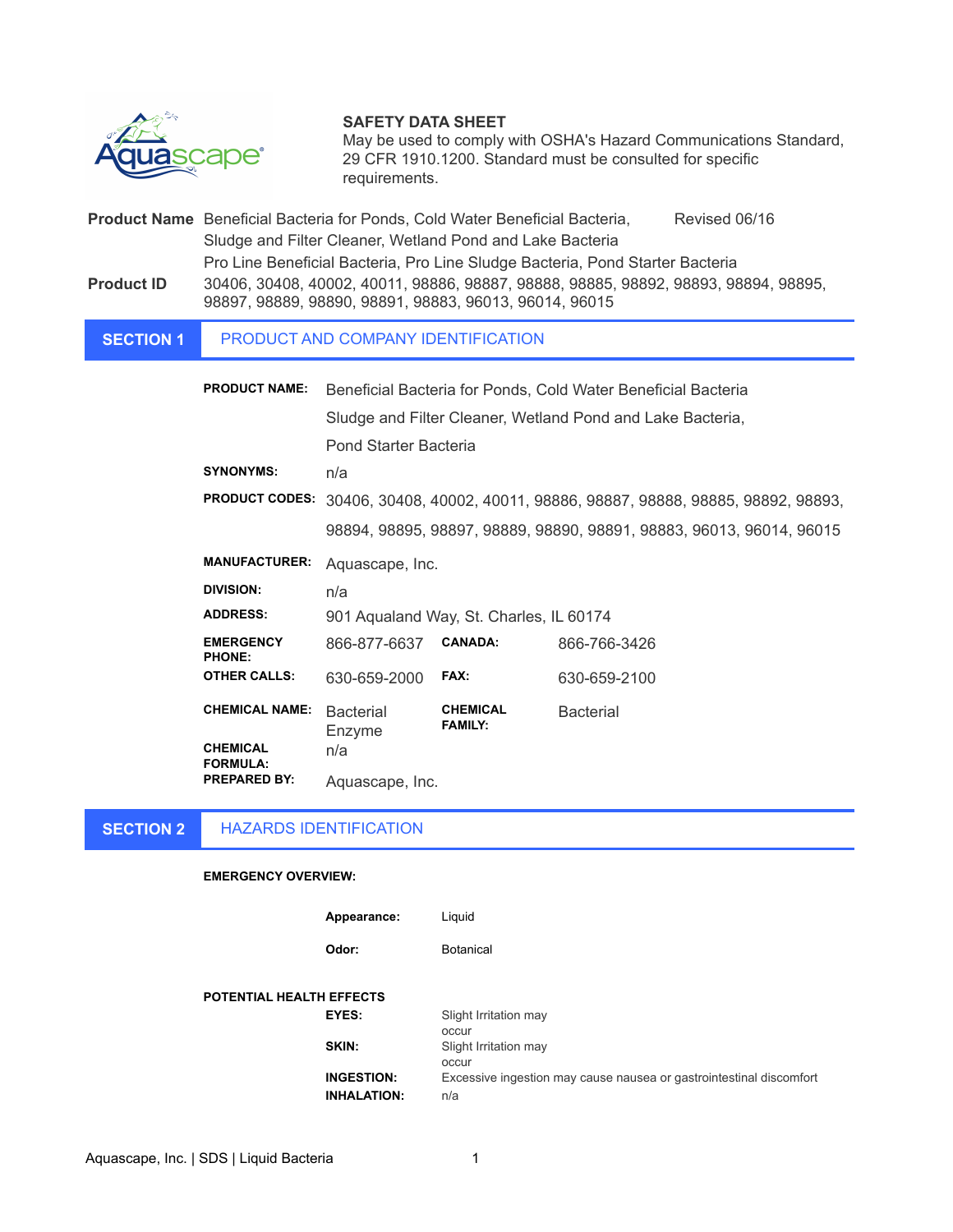| <b>ACUTE AND</b>      | None known. |
|-----------------------|-------------|
| <b>CHRONIC HEALTH</b> |             |
| <b>MEDICAL</b>        | None known. |
| <b>CONDITIONS</b>     |             |
| <b>GENERALLY</b>      |             |
| <b>AGGRAVATED BY</b>  |             |
| <b>EXPOSURE:</b>      |             |
|                       |             |

## **CARCINOGENICITY**

| OSHA <sup>.</sup>  | n/a |
|--------------------|-----|
| IARC:              | n/a |
| ACGIH:             | n/a |
| OTHER <sup>.</sup> | n/a |
| NTP:               | n/a |

**SECTION 3**

# COMPOSITION/INFORMATION ON INGREDIENTS

**HAZARDOUS**  None known.

# **COMPONENTS**

| All ingredients not precisely identified are proprietary. |                           |                      |
|-----------------------------------------------------------|---------------------------|----------------------|
| <b>OTHER</b>                                              | Faculative Bacteria Water |                      |
| <b>IINGREDIENTS:</b>                                      |                           |                      |
| ICAS NO.                                                  | 68920-42-3                | 7732-18-5            |
| l% WT                                                     | @                         | $^{\textregistered}$ |
| <b>OVER 3%</b>                                            | ves                       | ves                  |
| none                                                      |                           |                      |

OSHA PEL:

ACGIH TLV: n/a

no

**SARA 313** 

**REPORTABLE** 

### **SECTION 4** FIRST AID MEASURES

| <b>EYES:</b>       | Flush eyes thoroughly with running water for 15 minutes while<br>keeping the eyelids wide open. |
|--------------------|-------------------------------------------------------------------------------------------------|
| SKIN:              | Wash the affected area thoroughly with soap and water.                                          |
|                    | Clean Clothing                                                                                  |
|                    | Consult physician if redness or irritation persists.                                            |
| <b>INGESTION:</b>  | Thoroughly rinse mouth with water                                                               |
|                    | Drink plenty of fluids                                                                          |
|                    | Slight gastrointestinal discomfort may occur                                                    |
| <b>INHALATION:</b> | n/a                                                                                             |

### **SECTION 5** FIRE-FIGHTING MEASURES

**SUITABLE EXTINGUISHING MEDIA** any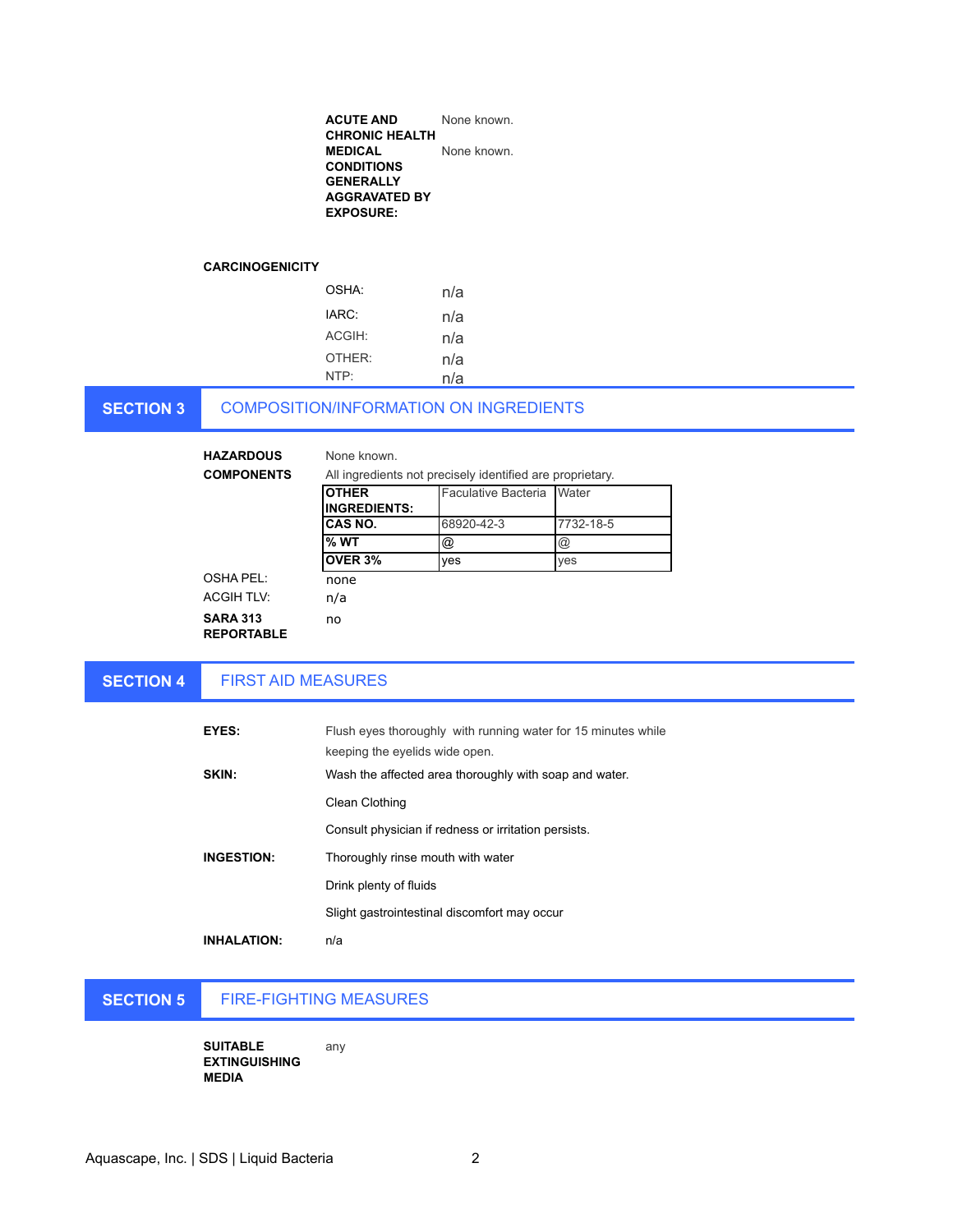|                  | <b>EXTINGUISHING</b><br><b>MEDIA WHICH</b><br><b>MUST NOT BE</b><br><b>USED FOR SAFETY</b><br><b>REASONS</b> | none                               |                                                                                                                  |
|------------------|--------------------------------------------------------------------------------------------------------------|------------------------------------|------------------------------------------------------------------------------------------------------------------|
|                  | <b>SPECIAL</b><br><b>EXPOSURE</b><br><b>HAZARDS IN A</b><br><b>FIRE</b>                                      | none                               |                                                                                                                  |
|                  | <b>SPECIAL</b><br><b>PROTECTIVE</b><br><b>EQUIPMENT FOR</b><br><b>FIRE-FIGHTERS</b>                          | none                               |                                                                                                                  |
|                  | <b>OTHER</b><br><b>INFORMATION</b>                                                                           | none                               |                                                                                                                  |
| <b>SECTION 6</b> |                                                                                                              | <b>ACCIDENTAL RELEASE MEASURES</b> |                                                                                                                  |
|                  | <b>PERSONAL PRECAUTIONS</b>                                                                                  |                                    | Follow protective measures provided in sections 5 and 8                                                          |
|                  |                                                                                                              |                                    | Keep away materials and products which are<br>incompatible with product specified in section 10                  |
|                  | <b>ENVIRONMENTAL PRECAUTIONS</b>                                                                             |                                    | Rinse spilled product to dillute areas of direct contact.                                                        |
|                  | <b>METHODS FOR CLEAN UP</b>                                                                                  |                                    | Wear suitable clothing and protective equipment                                                                  |
|                  |                                                                                                              |                                    | Recover or mop up excess material and reuse wherever possible.<br>Absorb unusable product with suitable material |
|                  |                                                                                                              |                                    | and dispose of in accordance with Section 13.                                                                    |

### **SECTION 7** HANDLING AND STORAGE

| <b>HANDLING</b> | Maintain good housekeeping practices                         |
|-----------------|--------------------------------------------------------------|
|                 | Wash hands after use                                         |
|                 | Avoid contact with potable water or food                     |
| <b>STORAGE</b>  | Keep in a dry place                                          |
|                 | Keep away from direct sunlight                               |
|                 | Keep away from heat                                          |
|                 | Keep away from incompatible products specified in section 10 |
|                 | Keep only in the original container at temperature not       |
|                 | exceeding 40C (104F)                                         |
|                 |                                                              |

### **SECTION 8** EXPOSURE CONTROLS/PERSONAL PROTECTION

| <b>ENGINEERING CONTROLS:</b>   | n/a                                                           |
|--------------------------------|---------------------------------------------------------------|
| <b>VENTILATION:</b>            | n/a                                                           |
| <b>RESPIRATORY PROTECTION:</b> | none required                                                 |
| <b>EYE PROTECTION:</b>         | ANSI approved safety glasses with side protection or goggles. |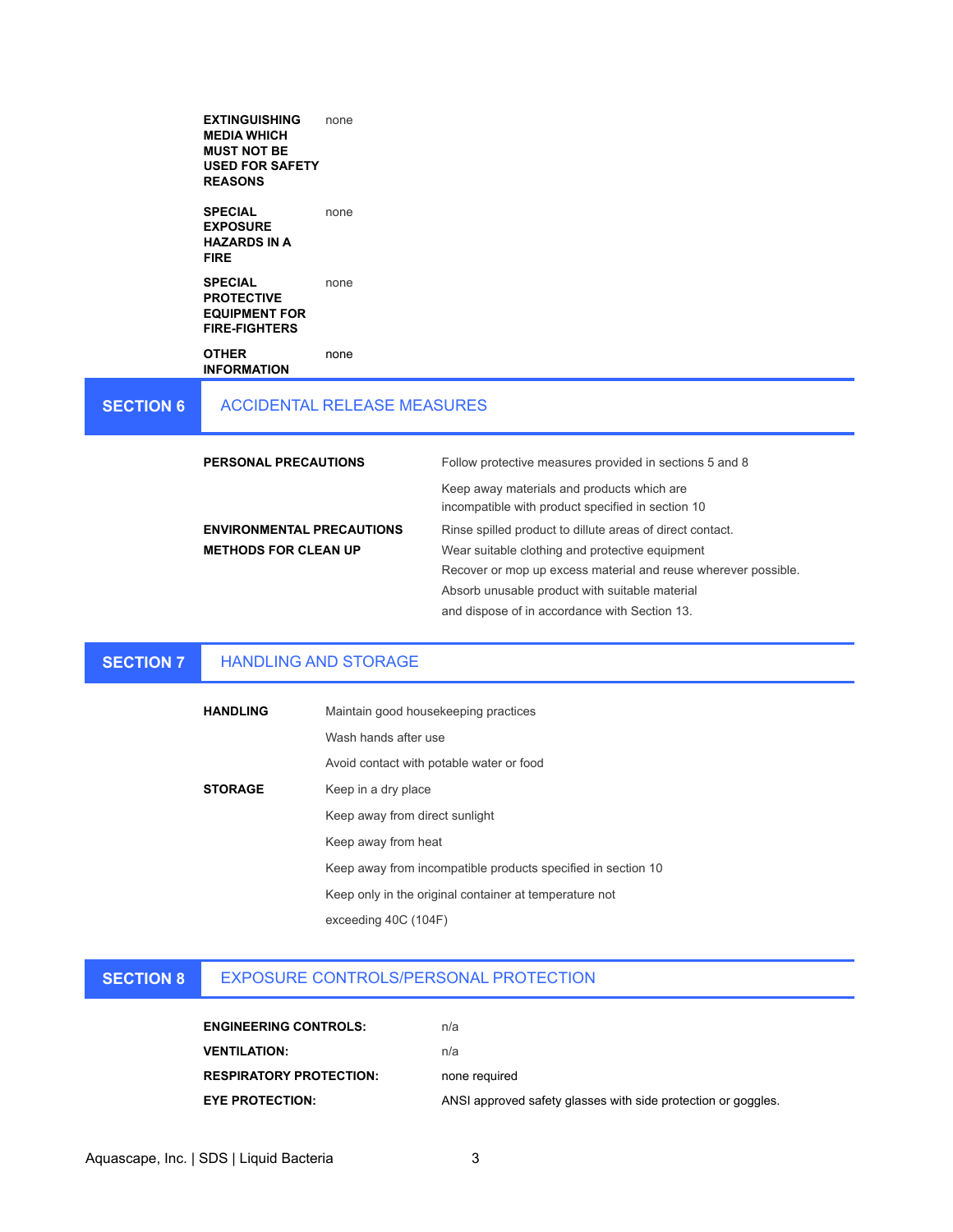**SKIN PROTECTION:** Wear suitable protective clothing HYGIENIC PRACTICES: Handle in accordance with good hygiene and safety practice.

### **SECTION 9** PHYSICAL AND CHEMICAL PROPERTIES

# **GENERAL INFORMATION**

| <b>APPEARANCE:</b> | Liquid           |
|--------------------|------------------|
| <b>ODOR:</b>       | <b>Botanical</b> |

## **IMPORTANT HEALTH SAFETY AND ENVIRONMENTAL INFORMATION**

| pH:                                        | Range 6.8 - 7.8     |
|--------------------------------------------|---------------------|
| <b>BOILING POINT</b>                       | 100C                |
| FLASH POINT                                | not applicable      |
| <b>MELTING POINT</b>                       | not applicable      |
| FLAMMABILITY<br>(SOLID, GAS)               | non flammable       |
| <b>EXPLOSIVE</b><br><b>PROPERTIES</b>      | non-explosive       |
| VAPOR<br><b>PRESSURE:</b>                  | not applicable      |
| <b>VAPOR DENSITY:</b>                      | not applicable      |
| <b>BULK DENSITY</b>                        | n/a                 |
| <b>EVAPORATION</b><br><b>RATE:</b>         | not determined      |
| SOLUBILITY IN<br><b>WATER:</b>             | dispersible         |
| <b>DECOMPOSITION</b><br><b>TEMPERATURE</b> | not applicable      |
| <b>VISCOSITY:</b>                          | Equivalent to water |
| <b>SPECIFIC GRAVITY</b>                    | 1.02                |

### **SECTION 10** STABILITY AND REACTIVITY

| <b>STABILITY:</b>                                           | Stable under normal conditions of use.       |
|-------------------------------------------------------------|----------------------------------------------|
| <b>CONDITIONS TO</b><br><b>AVOID:</b>                       | none                                         |
| <b>INCOMPATIBILITY</b><br>(MATERIAL TO<br>AVOID):           | none                                         |
| <b>HAZARDOUS</b><br><b>DECOMPOSITION</b><br>OR BY-PRODUCTS: | none known                                   |
| <b>HAZARDOUS</b><br><b>POLYMERIZATION:</b>                  | n/a                                          |
| <b>CONDITIONS TO</b><br><b>AVOID:</b>                       | Excessive heat and contamination of any kind |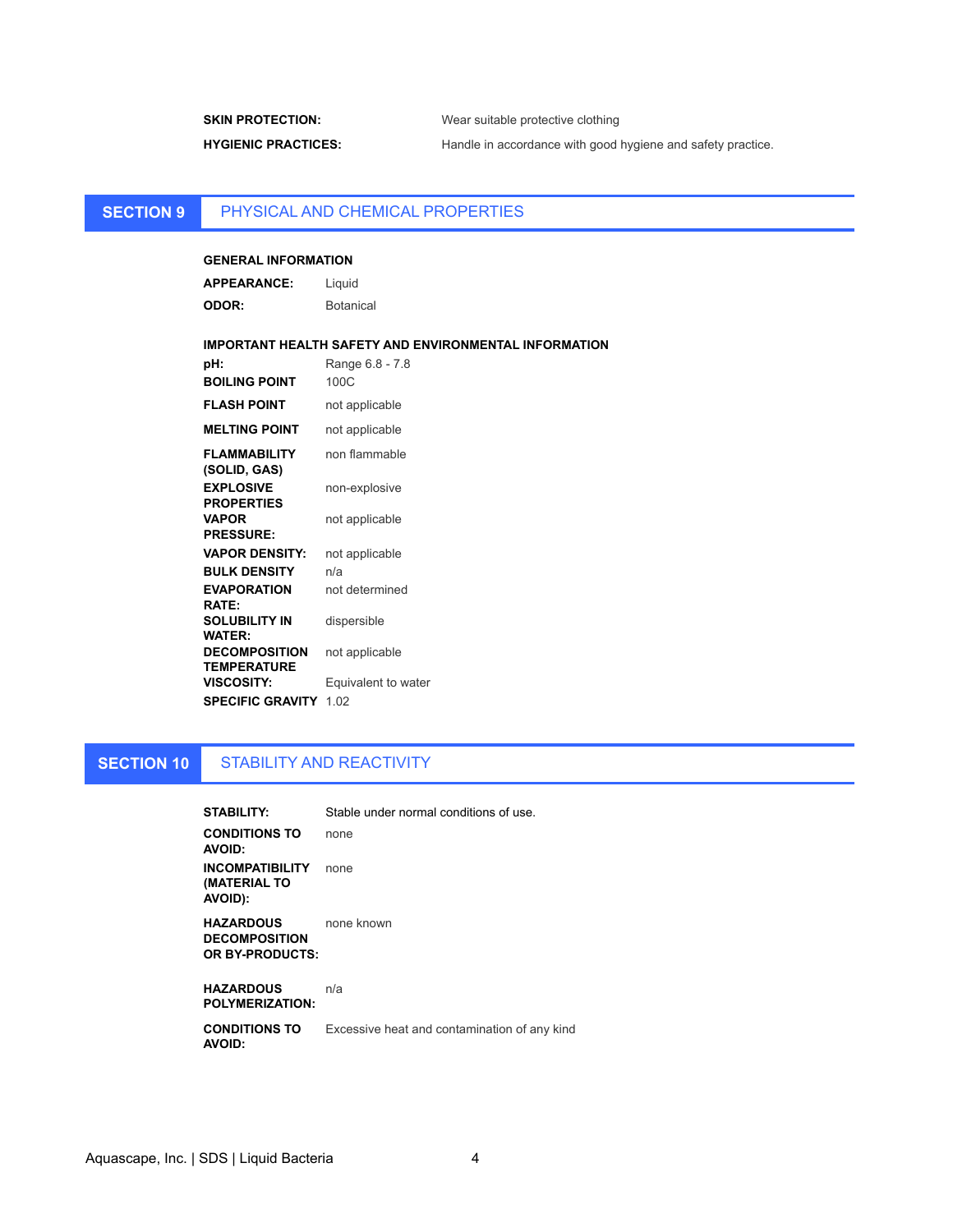# **TOXICOLOGICAL DATA:**

**ACUTE ORAL TOXICITY** none known **ACUTE INHALATION TOXICITY** none known

**ACUTE DERMAL IRRITATION/CORRO SION** none known **SKIN IRRITATION** none

**EYE IRRITATION** slight

**SENSITIZATION** none

**CHRONIC TOXICITY** n/a

**CHRONIC TOXICITY/ CARCINOGENIC DESIGNATION:** none known

#### **SECTION 12** ECOLOGICAL INFORMATION

**ECOTOXICITY EFFECTS:** none known

**ACUTE TOXICITY:** none known **MOBILITY:** not applicable **PERSISTENCE AND DEGRADABILITY:** none known **BIOACCUMULATIVE POTENTIAL:** is not known to accumulate

#### **SECTION 13** DISPOSAL CONSIDERATIONS

| Dispose of within current local and state regulations.  |
|---------------------------------------------------------|
| No special method required.                             |
| Consult federal, state, and local regulations regarding |
| the proper disposal of emptied containers.              |
| n/a                                                     |
|                                                         |

### **SECTION 14** TRANSPORT INFORMATION

# **U.S. DEPARTMENT OF TRANSPORTATION PROPER SHIPPING**  Chemicals Not **NAME:**  Otherwise Indexed (NOI) **HAZARD CLASS:** Not Regulated **ID NUMBER:** n/a **LABEL**  none **STATEMENT:**

Not Hazardous